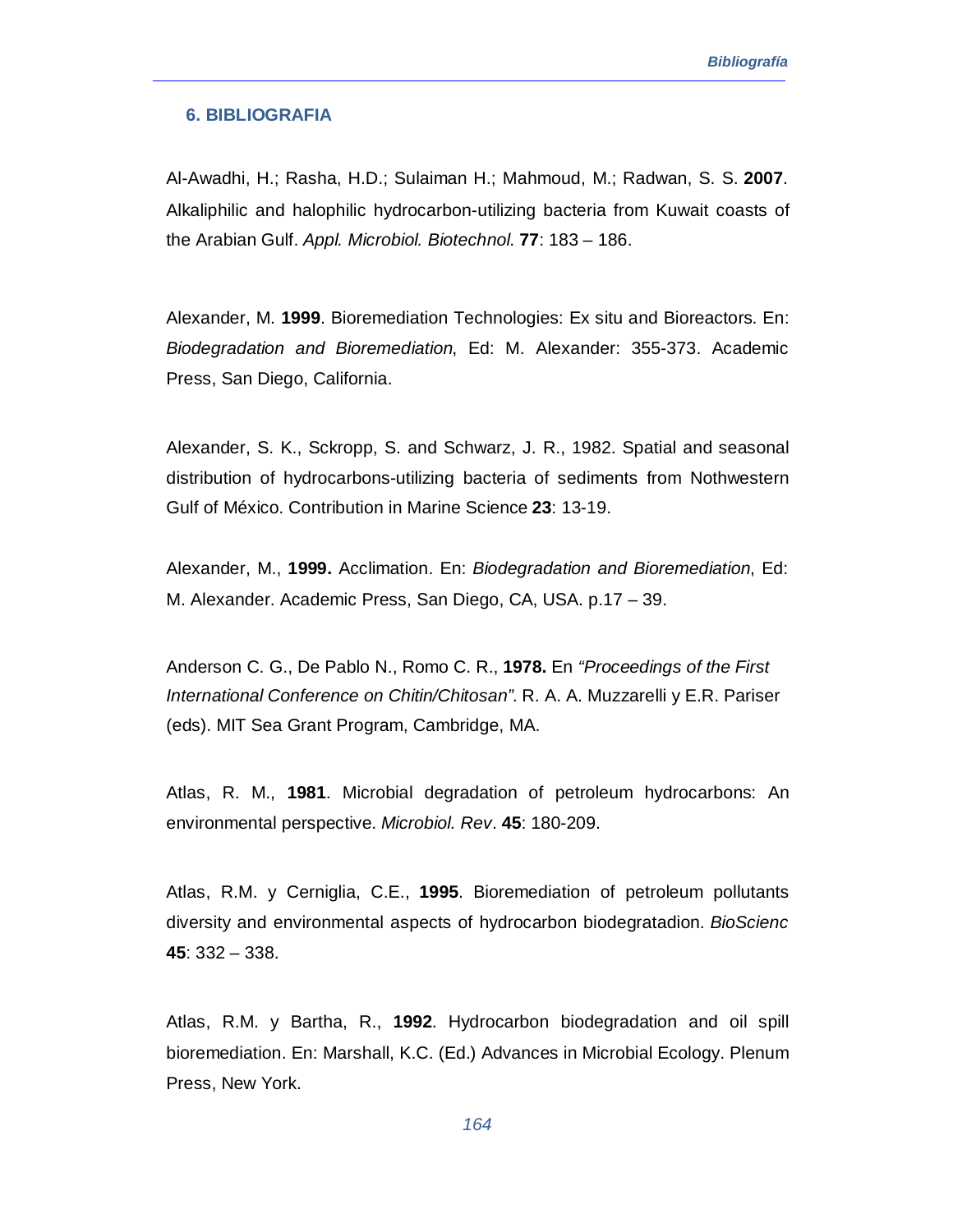Atlas, R.M. y Bartha, R., **2002**. Ecología microbiana y Microbiología Ambiental. Pearson Educación S.A., Madrid: 522 – 559.

Ballatti, A., Ronchi, A. L., **1996.** Production of inoculants. En: Ballatti, A., Freire, J. (Eds.), *Legume Inoculants. Selection and Characterization of Strain. Production, Use and Management*. La Plata, Buenos Aires, p. 39 – 54.

Barengo, N.G., Cubitto, M.A., Siñeriz, F., Chiarello, N.M., **2002**. *Rhodococcus corynebacterioides* strain QBTo isolated from soils polluted with crude oil refinery sludge. NCBI Genbank.

Bartha, R., **1986**. Biothecnology of petroleum pollutant biodegradation. *Microb. Ecol.* **12**: 155 - 172.

Becker, J.R., **1997**. Crude oilwaxes, emulsions, and asphaltenes. PennWell, Tulsa, Ok.

Bellon-Fontaine, M.N., Rault, J., van Oss, C.J., **1996**. *Colloids Surf. Biointerfaces*, **7:** 47.

Benjahia, F., Abdulkarim, M., Zekri, A., Chaalal, O. y Hasaniam H., **2005**. Bioremediation of crude oil contaminated soils: A black Art or an engineering challenge? *Process Safety and Environmental Protection*. Vol **83**, Issue 4: 364 – 370.

Bento, F. M., Camargo, F. A. O., Okeke, B. C., Frankenberger, W. T., **2005**. Comparative bioremediation of soils contaminated with diesel oil by natural attenuation, biostimulation and bioaugmentation. *Bioresource Technology*, **96**: 1049 – 1055.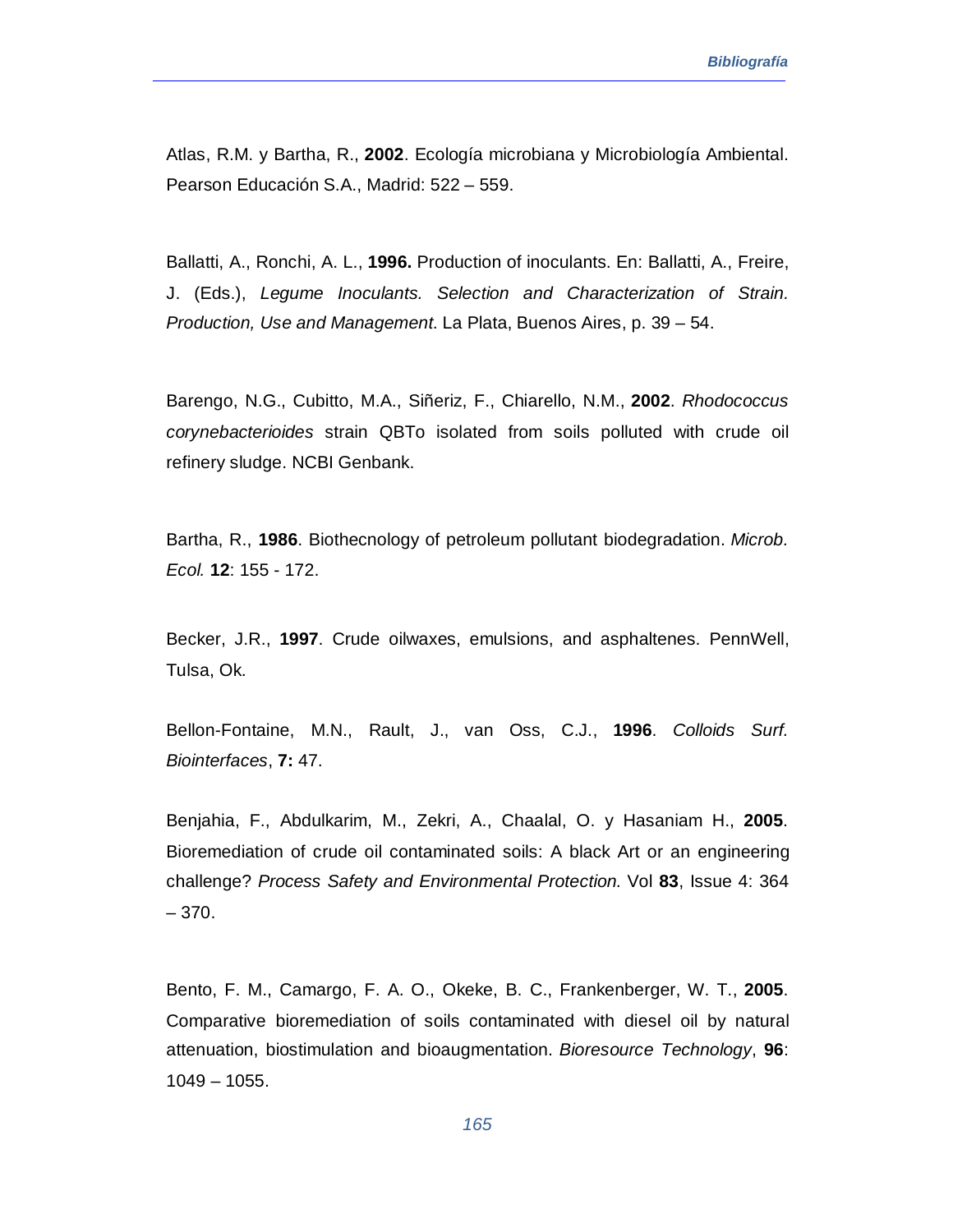Bluestone, M., **1986**. Microbes to the rescue. *Chemical Week* **139**: 3 – 35.

Blumberg R., Southall C. L., Van Rensbrug N. J. y Volkman O. B., **1951**. SouthAfrican fish products, 32 rock lobster chitin production from processing wastes. *J. Sci. Food Agric*. **2**: 571 - 576.

Bogardt, A.H. y Hemmingsen, B.B., **1992.** Enumeration of phenanthrenedegrading bacteria by an overlayer technique and its use in evaluation of petroleum-contaminated sites. *Appl. Envir. Microbiol***. 58**: 2579 – 2582.

Braconnot, H. **1811**. Sur la nature des champignons. *Ann. Chi. Phys.* **79**: 265 -304.

Bray, R.H. y Kurtz, L.T., **1945**. Determination of total, organic and available forms of phosphorous in soils. *Soil Sci.* 59: 39-45.

Bremner, J.M., **1996**. Nitrogen total. In Methods of Soil Analysis. Part 3. *Chemical Methods.* (Ed. D.L. Sparks), SSSA-ASA, Madison, WI, USA. 1085 - 1123.

Brine C. J. y Austin P. R., **1981**. Chitin isolates: species varation in residual amino acids. *Comp. Biochem. Physiol*. **69B**: 283 - 294.

Britton, L. N., **1984**. Microbial degradation of aliphatic hydrocarbons. En D.T. Gibson (ed.) *Microbial Degradation of Organic Compounds*. Marcel Dekker, Nueva York: 89 – 129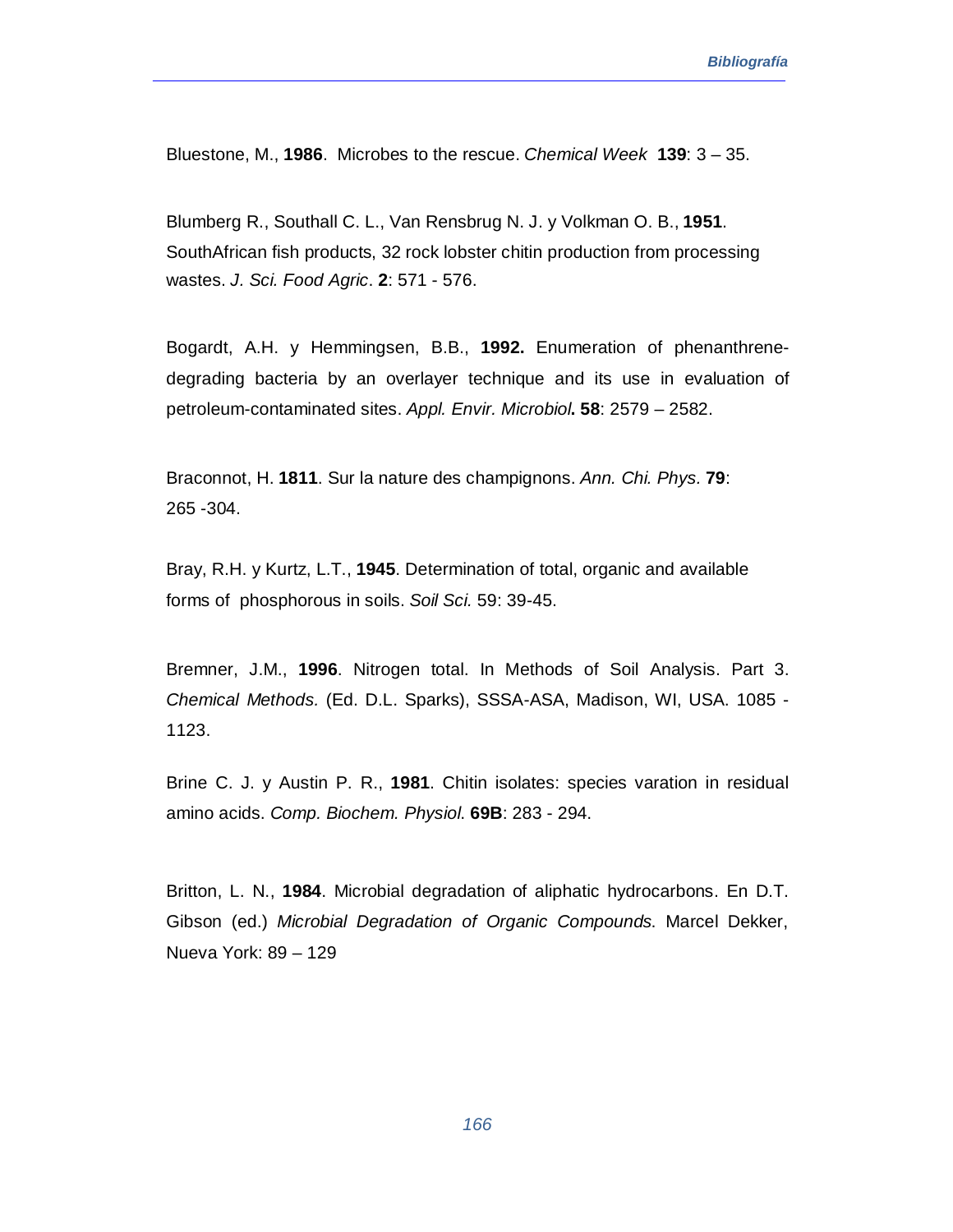Brodkord, T. S. y Legge, R. L., **1992**. Enhanced biodegradation of phenantrene in oil tar contaminated soils with *phanerochaete crysosporium*. *Appl. Envir. Microbiol***. 58**: 3117 – 3121.

Brugnoni, L., Lozano, J., Cubitto, M.A., **2007**. Potential of yeast isolated from apple juice to adhere to stainless steel surfaces in the apple juice processing industry. *Food Res. Int.* **40** : 332–340.

Brzeski, M.M., **1982**. En *"Proceeding of the Second International Conference on Chitin and Chitosan"*. Ed. S. Hirano y S. Tokura, Japan.15.

Cerniglia, C. E., **1984**. Microbial degradation of polycyclic aromatic hydrocarbons. *Adv. Appl. Microbiol*. **30**: 31 - 71.

Cerniglia, C., **1984.** Microbial transformation of aromatic hydrocarbons. En R.M: Atlas (ed.) *Petroleum Microbiology*. Macmillan, Nueva York,: 99 – 128.

Cerniglia, C.E., **1992**. Biodegradation of polycyclic aromatic hydrocarbons. *Biodegradation* **3**: 351 – 368.

Cerniglia, C.E. **1997**. Fungal metabolism of polycyclic aromatic hydrocarbons: past, present and future applications in bioremediation. *J. Ind. Microbiol. Biotechnol.* **19**: 324 – 333.

Children J. G., **1824**. *Zool. J*. **1**: 101.

Coates, J.D., Anderson, R.T. y Lovley, D.R., **1996**a. Oxidation of polycyclic aromatic hydrocarbons under sulfate-reducing conditions. *Appl. Environ. Microbiol.,* **62**: 1099 – 1101.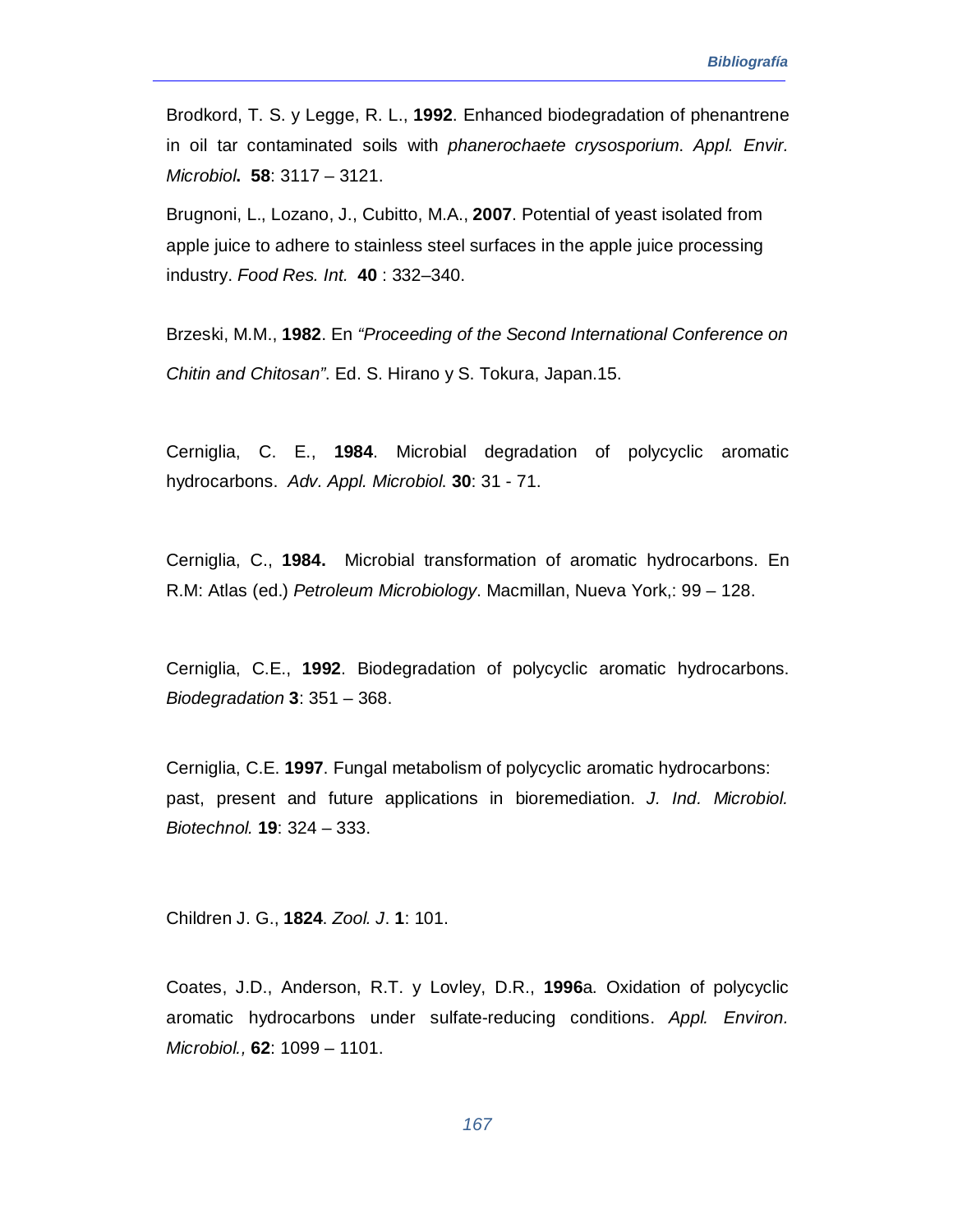Crawford, R. L., Mohn, W. W., **1985**. Microbial removal of pentachlorophenol from soil using a *Flavobacterium* sp. *Enz. Microbiol. Tech.* **7**: 617 – 620.

Cubitto, M. A., **2001**. Seawater Bioremediation: Assay of a carrier material for hydrocarbons-degrading bacteria. Cubitto, M. A. and Cabezalí, C. B*. Memorias completas del Fourth Latin American Biodeterioration and Biodegradation Symposium (4Labs)*, Buenos Aires.

Cunningham, C. J., Ivshina, I. B., Losinsky, V.I., Kusukina, M.S., Philp, J. C., **2004.** Bioremediation of diesel-contaminated soil by micoorganisms immobilised in polyvinyl alcohol. *Int. Biodet. Biodeg* **54** : 167 – 174.

Del Arco, J. P., de França, F. P., **2001**. Influence of oil contamination levels on hydrocarbon biodegradation in sandy sediment. *Environ. Poll.* **112**: 515 – 519.

Devinny, H. B., Chang, D. P. Y., **2005**. Foreword. *Chem. Eng. J.*, **13**: 83 – 84.

Fernández-Álvarez, P.; Vila, J.; Garrido-Fernández, M. ; Grifoll, L. y Lema, J.M.; **2006**. Trials of bioremediation on a beach affected by the heavy oil spill of the Prestige. *J. Hazard. Mater.*, Volume **137**, Issue 3: 1523-1531

Foster A. B. y Webber J. M. **1961**. Chitin. *Adv Carbohydr. Chem*. **15**: 371-393.

Gibson, D. y Subramanian, V. **1984**. Microbial degradation of aromatic hydrocarbons. En D.T. Gibson (ed.) *Microbial Degradation of Organic Compounds.* Plenum Press, Nueva York,:181– 252.

Girard H.; Rouvieux, R. **1964** .*Técnicas de Microbiología Agrícola*. Editorial Acribia, Madrid, España.

Gleba D., Borisjuk N.V., Borisjuk L.G., Kineer R., Poulev A., Skarzhinskaya M., Dushenkov S., Logendra S., Gleba Y. y Raskin I. **1999**. Use of plant roots for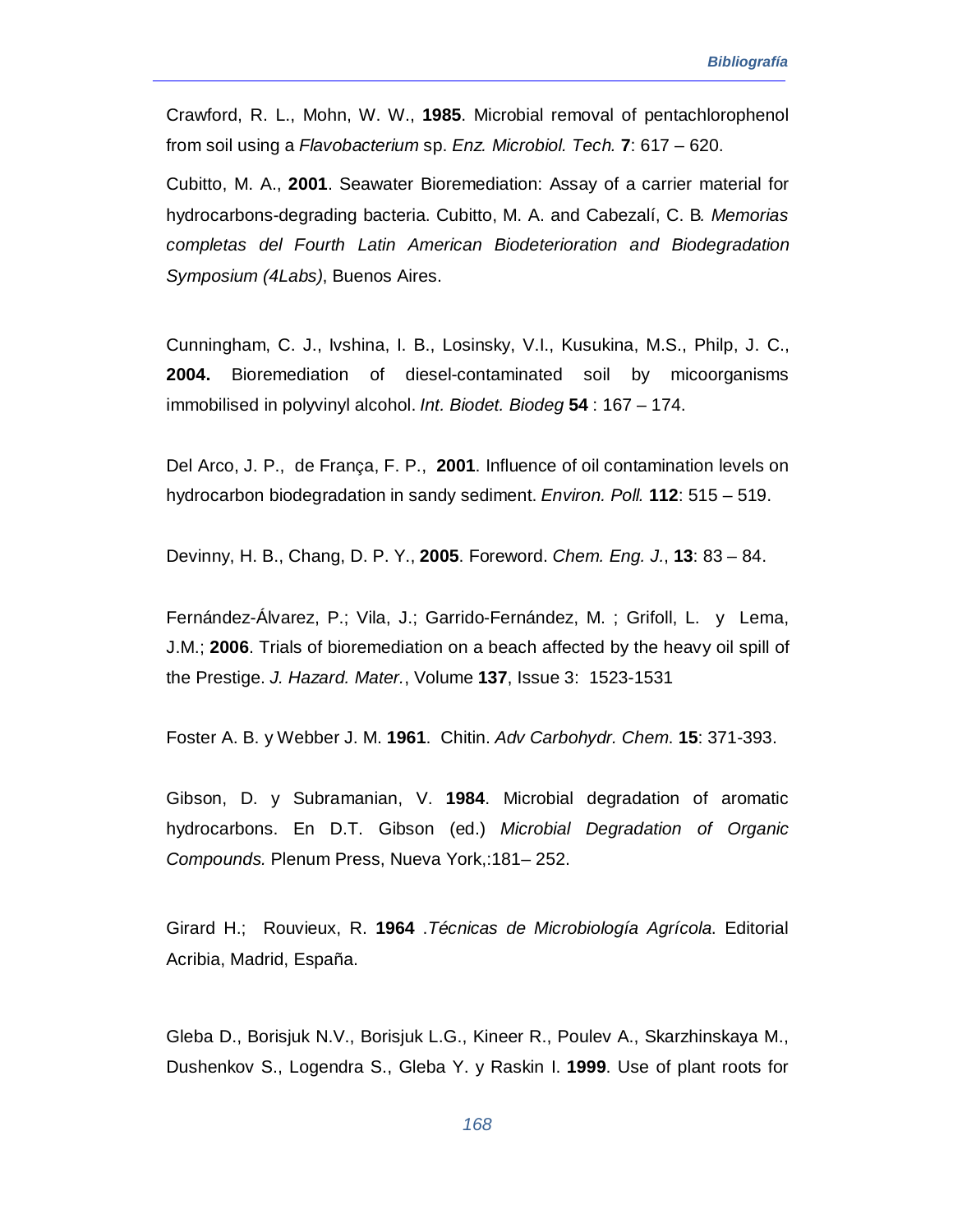phytoremediation and molecular farming. *Proc. Natl. Acad. Sci USA* **96**: 5973- 5977.

Grbic-Galic, D., y Vogel, T.M., **1987**. Transformation of toluene and benzene by mixed methanogenic cultures. *Appl. Environ. Microbiol*. **53**: 254 – 260.

Hackman R. H., **1955**. Chitin.3. Adsorption of protein to chitin. *Aust. J. Biol. Sci*. **8**: 530 - 536.

Hackman R. H., **1960**. *Aust. J. Biol. Sci.* **13**: 598.

Heitkamp, M. y Cerniglia C., **1988**. Mineralization of polycyclic aromatic hydrocarbons by a bacterium isolated from sediment below an oil field. *Appl. Environ. Microbiol.* **54**: 1612 – 1614.

Heller K., Claus L. y Huber J., **1959**. Identity of plant and animal chitin. *Zeit. Naturforsch*. **14**: 476 - 477.

Heyn A., **1936**. X-ray investigations on the molecular structure of chitin in cell walls. *Proc. Acad. Sci. Amsterdam.* **39**, 132 - 135.

Hinchee, R. E. y Olfenbuttel, R. P. (eds.), **1991**a. In Situ Bioreclamation : Applications and Investigations for hydrocarbon and Contaminated Site Remediation. Butterworth-Reinemann, Boston.

Hinchee, R. E. y Olfenbuttel, R. P. (eds.), **1991**b. On-Site Bioreclamation : Processes for Xenobiotic and Hydrocarbon Treatment. Butterworth-Reinemann, Boston.

Hoppe-Seiler F., **1894**. Ueber Chitin und Zellulose. *Ber. Deut. Chem. Gesell.* **27**: 3329 - 3331.

Horowitz S.T., Roseman S. y Blumenthal H.J., **1957**. Preparation of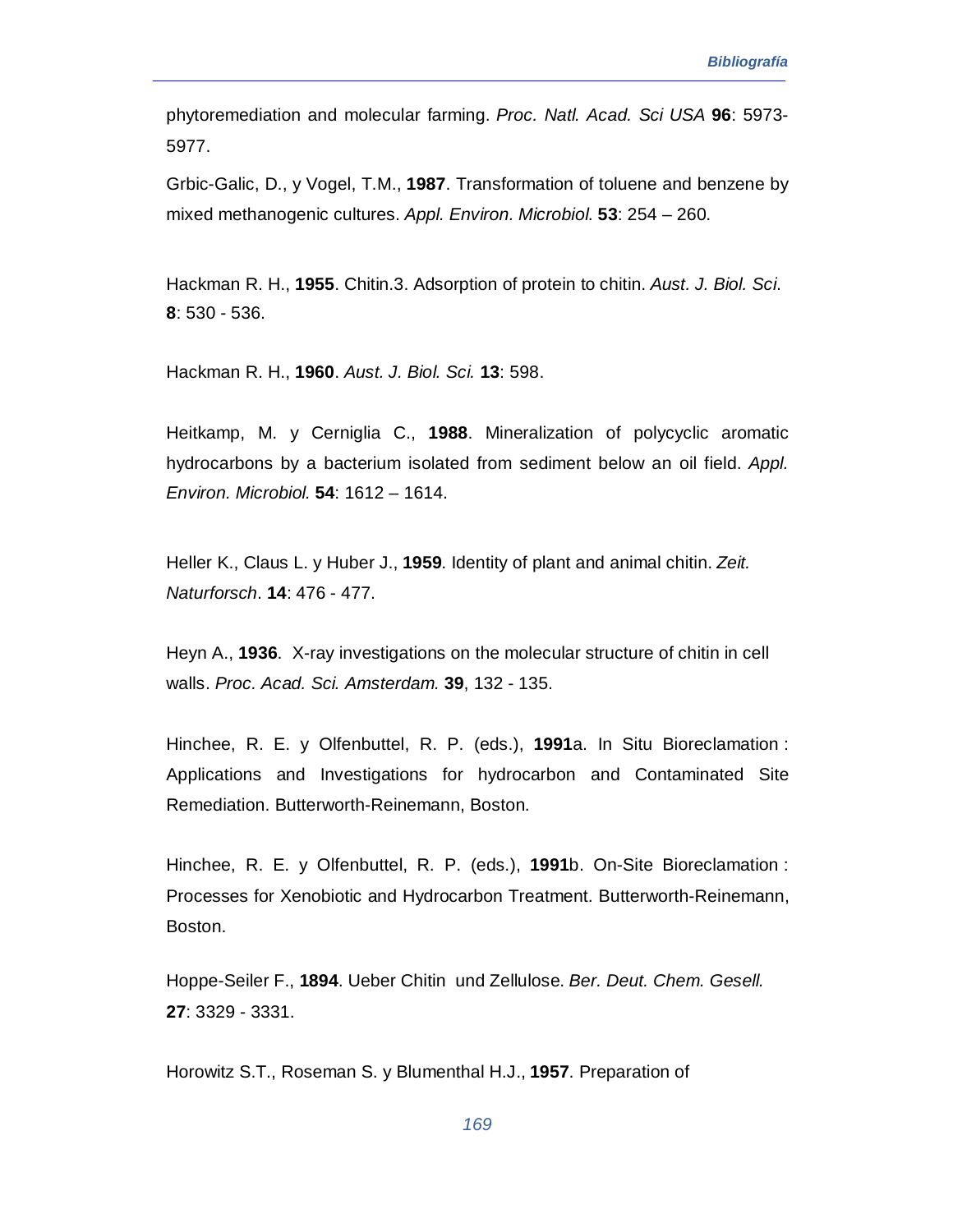glucosamine oligosaccharides1. Separation. *J. Amer. Chem. Soc*. **79**: 5046 - 5049.

Horton D. y Lineback D. R., **1965**. En:"Methods in Carbohydrate Chemistry". Ed. Academic Press, New York. p. 403.

Jansson J. K., Björkolöf, K., Elvang, A. M., Jorgensen, S., **2000.** Biomakers for monitoring efficacy of bioremediation by microbial inoculants. *Environ. Pollut.*  **107** : 217 – 223.

Jimenez, I. Y. y R. Bartha,. **1996**. Solvent-augmented mineralization of pyrene by a *Micobacterium* sp. *Appl. Environ. Microbiol.* **62**: 2311 – 2316.

Jingshun Zhang, Zhongtao Sun, Yingying Li, Xiang Peng, Wen Li, Yanchun Yan, **2009**. Biodegradation of p-nitrophenol by Rhodococcus sp. CN6 with high cell surface hidrophobicity. *J. Haz. Mater.* **63**: 723 - 728.

Johnson L. E. y Peniston Q. P., **1982**. En *"Chemistry & Biochemistry of Marine Food Products"*, Ed. R. E. Martin, G. J. Flick, C. E. Hebard y D. R. Ward, AVI Publishing Co., Westport. p. 415.

Juhasz, A.L. and Naidu, A.R., **2000**. Bioremediation of high-molecular-weight polycyclic aromatic hydrocarbons: a review of the microbial degradation of benzo-α-pirene. *Int. Biodet. Biodeg*. **45**: 57 – 88.

Kamasastri P. V. y Prabhu P. V., **1961**. Preparation of chitin and glucosamine from prawn shell wast. *J. Sci. Ind. Res*. **20D**: 466.

Kanaly, R.A., Harayama, S., Watanabe, K., **2002**. Rhodanobacter sp. Strain BPC1 in a benzo[a]pyreneMineralizing Bacterial Consortium. *Appl. Environ. Microbiol.*, **68**: 5826 – 5833.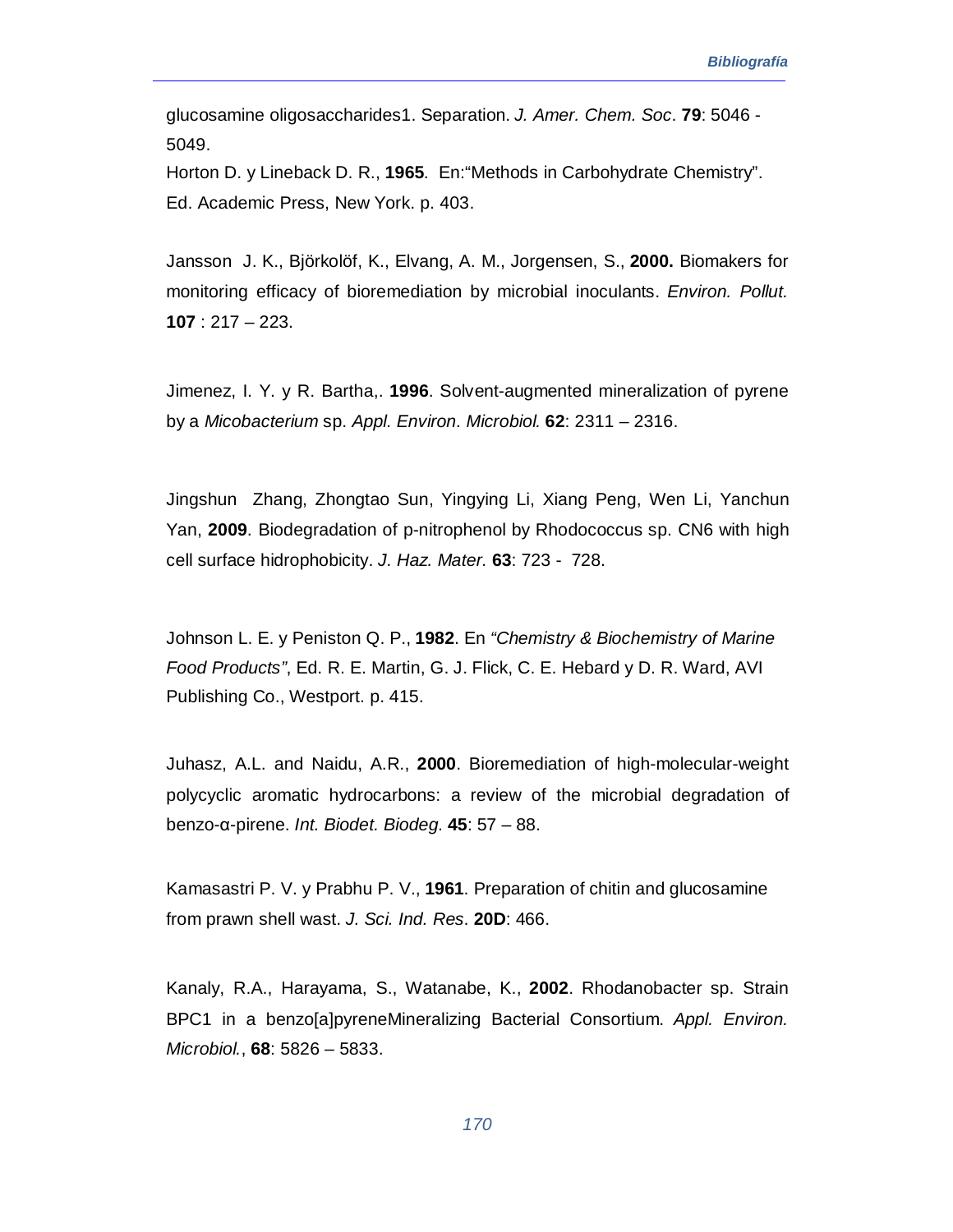Knaebel, D. B., Stormo, K. E., Crawford, R. L., **1997.** Immobilization of bacteria in macro and microparticles. En: *Bioremediation Protocols*. Ed: D. Sheehan. Humana Press, New Jersey.

Kuchma, S. L., O´Toole, G. A., **2000**. Surface-induced and biofilm-induced changes in gene expression. *Curr. Opin. Biotechnol.*, **11**: 429 – 433.

Labud, V., García, C., Hernández, T., **2007**. Effect of hydrocarbon pollution on the microbial properties of a sandy and a clay soil. *Chemosphere* 66: 1863 – 1871.

Leavitt, M. E., Brown, K. L., **1994.** Biostimulation versus bioaugmentation. Three case studies. En: Hinche, R., Alleman, M.E.m Hoeppel, R.E., Miller, R.N. (Eds.), *Hydrocarbon Bioremediation*. CRC Press, Boca Raton, Fl., pp 72 – 79.

Leenen, E. T. M., Dos santos, V.A.P., Grolle, K. C., Tramper, J., Wijffels, R.H., **1996.** Characteristics of and selection criteria for support materials for cell immobilization in wastewater treatment. *Water Research* **30:** 2985 – 2996.

LeGrega, M. D., Buckingham, P.L. y Evans, J.C., **1994**. *Hazardous Waste Management*. Mc Graw-Hill, Nueva York.

Lehay. J.G., Colwell, R. R., **1990**. Microbial degradation of hydrocarbons in the environment. *Microbiol. Rev*. **54**: 305 – 315.

Lozano, V., **1990**. Preparación de muestras biológicas para microscopía de barrido. En: Lozano, V., Morales, A. (Eds.), Introducción a la Microscopía Electrónica. CRIBABB-CONICET, Bahía Blanca, Argentina. p. 133 – 156.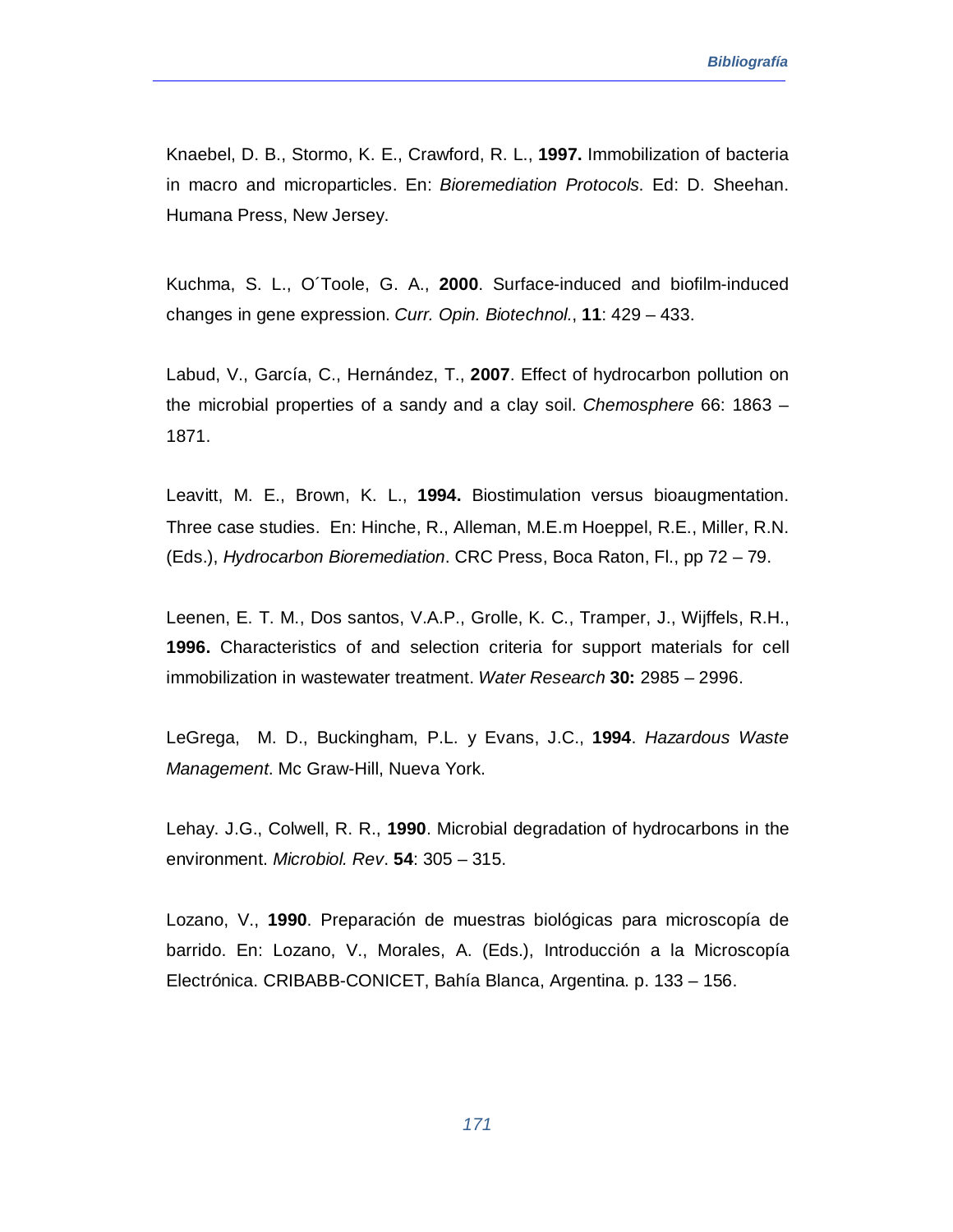MacLeod, C.T., Daugulis, A.J., **2005**. Interfacial effects in a two-phase partitioning bioreactor: degradation of polycyclic aromatic hydrocarbon (PAHs) by a hydrophobic Mycobacterium. *Process Biochem* **40**, 1799–1805.

Macnaughton. S.J., Stephen, J.R., Vesosa, A.D., Davis, G.A., Chang, Y-J and White, D.C., **1999**. Microbial population changes during bioremediation of an experimental oil spill. *Appl. Environ. Microbiol***. 65**: 3566 - 3574.

Mancera-López, M. E., Esparza-García, F., Chávez-Gómez, B., Rodríguez-Vázquez, R., Saucedo-Castañeda, G., Barrera-Cortés, J., **2008**. Bioremediation of an aged hydrocarbon-contaminated soil by a combined system of biostimulation-bioaugmentation with filamentous fungi. *Int. Biodet. Biodeg.*, **61**:  $151 - 160$ .

Marín, J.A.; Hernández, T.; García, C., **2005.** Bioremediation of oil refinery sludge by landfarming in semiarid conditions: influence on soil microbial activity. *Environm. Research* . Vol **98**, Issue 2 : 185 – 195.

Martín Moreno, C., González Becerra, A. y Blanco Santos, M.J., **2004.** Tratamientos biológicos de suelos contaminados: contaminación por hidrocarburos. Aplicaciones de hongos en tratamientos de biorrecuperación. *Rev. Iberoam. Micol*.; **21**: 103 – 120.

Mc Crady, M. H., **1918.** Table for rapid interpretation of fermentation tube results. *Can. Publ. Hlth*. **9**: 201.

Mills,A. L.; Breuil, C. and Colwell, R. R.; **1978**. Enumeration of petroleum degrading marine and estuarine microorganisms by the Most Probable Number method. *Can. J. Microbiol*. **24**: 552-557.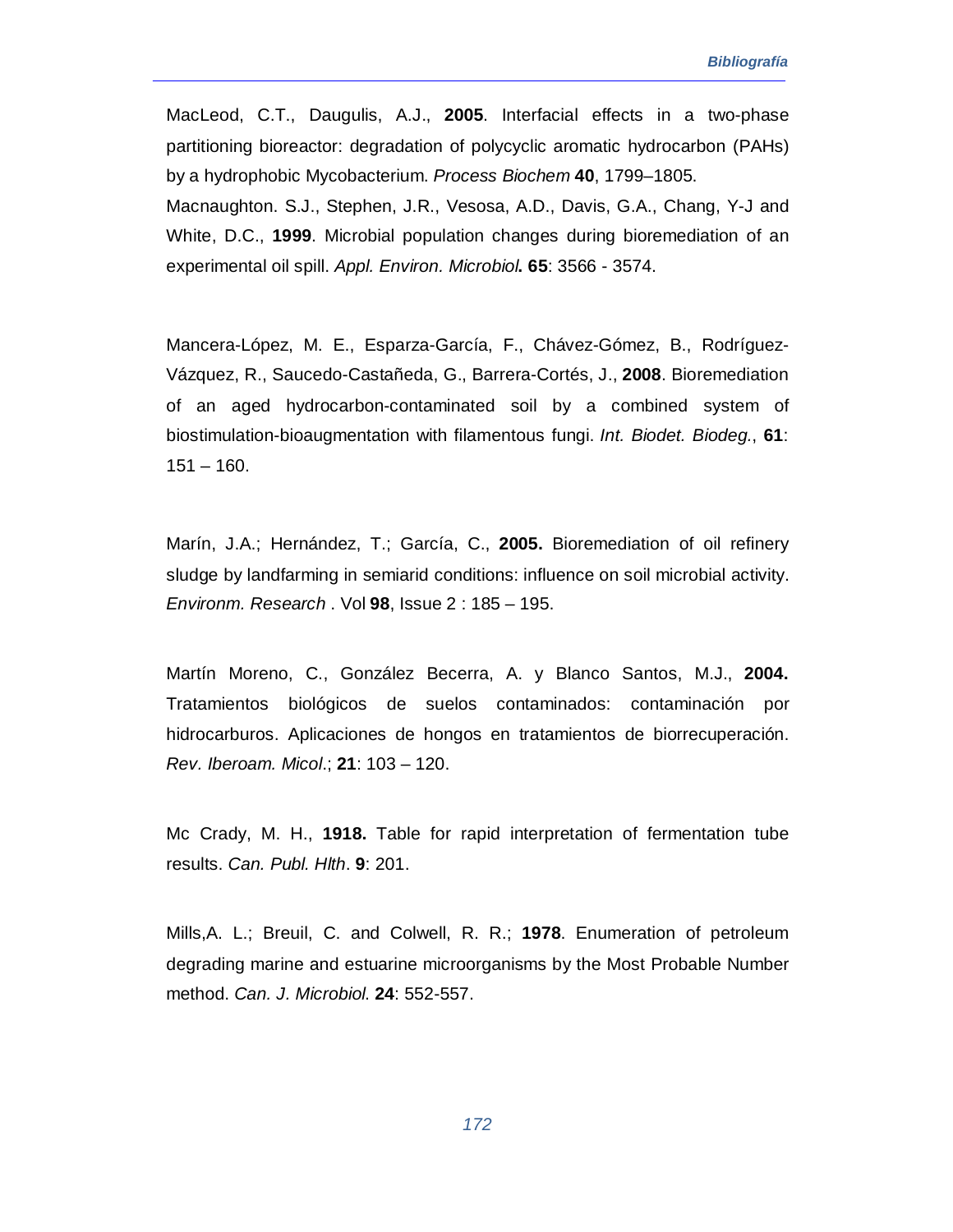Mishra, S, Jyot, J. Kuhad, R y Lal, B. **2001**. Evaluation of inoculum addition to stimulate in situ biorremediation of oily-sludge-contaminated soil. *Appl. Environ. Microbiol.* 1675 – 1681

Mueller, J. G., Chapman, P. J. y Pritchard, P.H., **1989**. Creosote-contaminated sites: Their potential for bioremediation. *Environ. Sci. Tech.* **23**: 1197 – 1201.

Mueller, J. G., Middaugh, D. P: y Lantz, S. E., **1991**. Biodegradation of creosote and pentachlorophenol in contaminated groundwater: Chemical and biological assessment. *Appl. Environ. Microbiol.* **57**: 1277 – 1285.

Mutnuri, S., Vasudevan, N., Kaestner, M., **2005**. Degradation of anthracene and pyrene supplied by microcrystals and non-aqueous-phase liquids. *Environ. Biotech.* **67**: 569 – 576.

Natali Sora, I., Pelosato, R., Zampori, L., Botta, D., Dotelli, G. y Vitelli, M., **2005**. Matrix optimization for hazardous organic waste sorption. *Appl. Clay Sci.*, **28**: 43  $-54.$ 

No H. K., Meyers S. O. y Lee K. S., **1995**. Preparation and characterization of chitin and Chitosan. *Aquatic Food Prod. Technol*. **4**: 27-52.

Norris, R.D., Hinchee, R. Brown, R., Mc Carty, P.L, Semprini, L., Wilson, J.T., Kampbell, D.H., Reinhard, M., Bouwer, E.J. y Omenn, G.S. (ed)., **1988**. *Environmental Biotechnology: Reducing Risks from Environmental Chemicals Through Biotechnology*. Plenum Press, Nueva York.

Obuekwe, C.O., Al-Jadi Z. K. and Al-Saleh, E.S., **2009**. Hydrocarbon degradation in relation to cell-surface hydrophobicity among bacterial hydrocarbon degraders from petroleum – contaminated Kuwait desert environment. *Int. Biodet. Biodeg* Vol. **63**, 3: 273 – 279.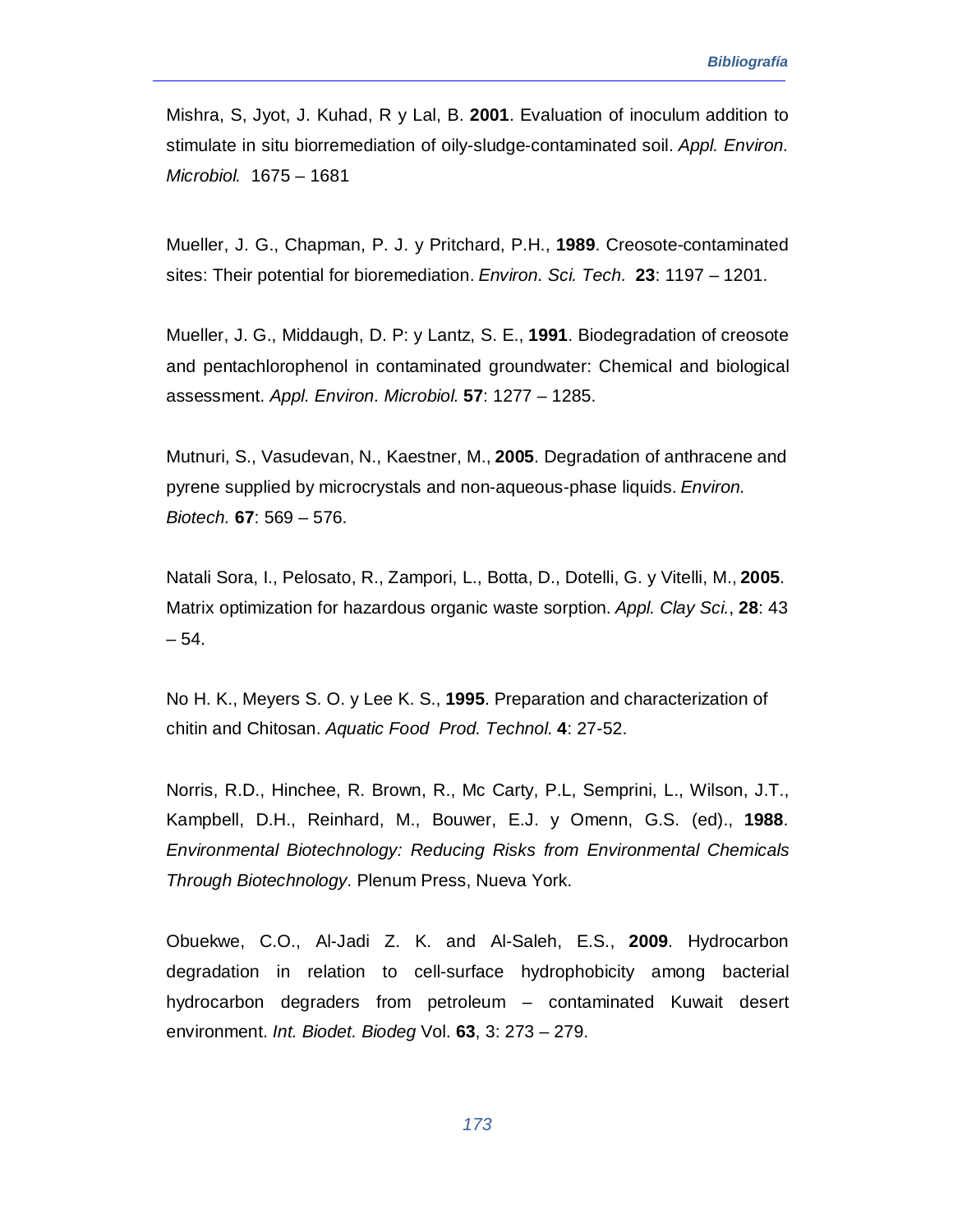Odier A. **1823**. Mémoire sur la composition chimique des parties cornées des insectes. *Mém. Soc. Histoire Nat*. **1**:29-42.

Oh, Young-Sook; Sim, Doo-Seup; Kim, Sang-Jin; **2001.** Effects of nutrients on crude oil biodegradation in the upper Intertidal zone. *Mar. Polutl. Bull.***, 42**: 1367 – 1372.

Okafor N., **1965**. Isolation of chitin from the shell of the cuttlefish *Sepia officinalie*. *Biochim. Biophys. Acta.* **101**: 193-200.

Oudot, J., **1984**. Rates of microbial degradation of petroleum components as determined by computarized capillary gas chromatography and computarized mass spectrometry. *Mar. Environ*. *Res*. **13**: 277-302

Paudyn, Krysta; Rutter, Allison; Keny Rowe, R; Aland, John S., **2008.** Remediation of hydrocarbon contaminated soils in the Canadian Artic by landfarming. *Cold Regions Sci.Tech.* Vol **53**, Issue 1. 102 – 114.

Pochon, J., Tardieu, L., **1962.** Techniques d'analysis en microbiologie du sol. De la Tourelle, Paris.

Prince, R.C., **1997**. Bioremediation of marine oil spills. *Trends Biotechnol*. **15**:  $158 - 160.$ 

Prince R. C., **2005**. *Petroleum microbiology*. En: Olivier B. Margot, M (eds) American Society of Microbiology Press, Washington DC, 317 - 336.

Quek, E.; Ting Y.P. and Tan, H.M., **2006**. *Rhodococcus* sp. F92 immobilized on polyurethane foam shows ability to degrade various petroleum products. *Biores. Technol.*, Volume **97,** 1: 32 – 38.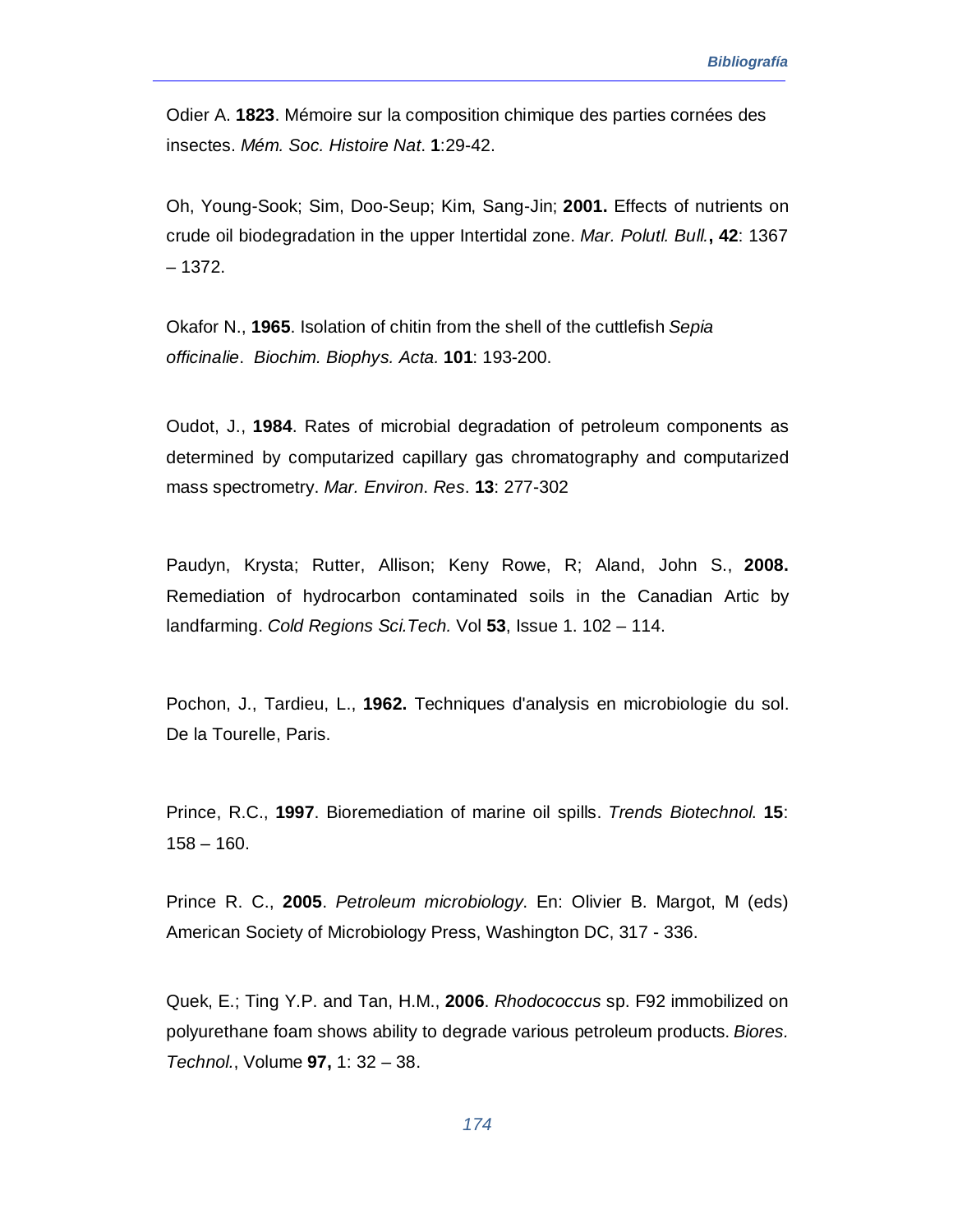Rahman K. S .M., Banat, I. M., Thahira, J., Thayumanavan, Tha., Lakshmanaperumalsarry, P., **2002.** Bioremediation of gasoline contaminated soil by a bacterial consortium amended with poultry litter, cori pith and rhamnolipid biosurfactant. *Biores. Technol.* **81**: 25 – 32.

Rice, S.D.; Short, J.W.; Carls, M.G.; Moles, A.; Spies, R., **2007**. The *Exxon Valdez* oil spill. Long-term Ecological Change in the Northern Gulf of Alaska, p  $419 - 520$ .

Richards A. G., **1951**. En *"The Integument of Arthropods".* University of Minnesota*.* Ed*.* Press Minneapolis. p 110-111

Rinaudo, M., **2006**. Chitin and chitosan: Properties and applications. *Prog. Polym. Sci.* **31**: 603 – 632.

Robertson, B., Arhelger, S., Kinney, P. J., Button, D. K., **1973**. Hydrocarbons biodegradation on Alaska waters. En: Ahearn, D. G., Meyers, S. P. (Eds.), The Microbial Biodegradation of Oil Pollutants. Publication LSU-SG 73-01. Lousiana State University, Baton Rouge, 171 – 184.

Rölleke, S., Muyzer, G., Wawer, C., Wanner, G., Lubitz, W., **1996**. Identification of bacteria in a biodegraded wall painting aby denaturing gradient gel electrophoresis of PCR-amplified gene fragments coding for 16s rRNA. *Appl. Environ. Microbiol.* **62**: 2059 – 2065.

Ronchi, A. L., Ballatti, A., **1996.** Production of inoculants. En: Ballatti, A., Freire, J. (Eds.), *Legume Inoculants. Selection and Characterization of Strain. Production, Use and Management*. La Plata, Buenos Aires, p. 39 – 54.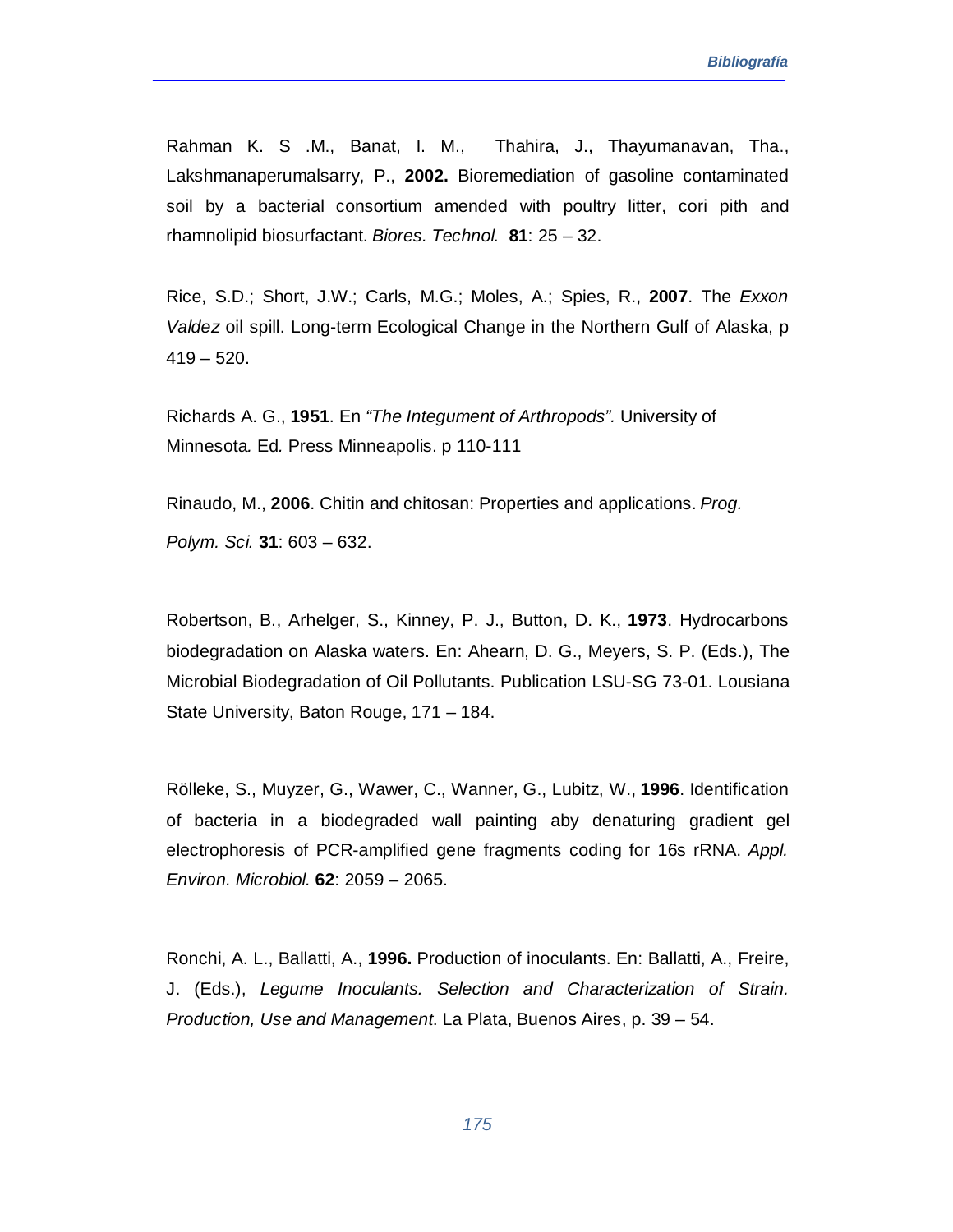Rouget C., **1859**. Des substances amylacées dans le tissu des animaux spécialement les Articulés (Chitine). *Compt. Rend*. **48**: 792 - 795. Rosemberg, E., **1993**. Exploiting microbial growth on hydrocarbons. New markets. *Trends Biotechnol*. **11**: 419 – 424.

Rudall K. M. ,**1965**. Skeletal structure in insects. *Biochem. Soc. Symp*. **25**: 83 - 92

Rudall K. M. y Kemchington W., **1973**. The chitin system. *Biol. Rev*. **49**: 597- 636.

Ruiz-Herrera, J., **1978.** "*Proceedings of 1st International Conference on Chitin / Chitosan.* Ed. MIT Sea Grant Program Report MITSG. 78: 7 -11.

Sanjeet, M.; Jyot, J.; Kuhad, R. C. Y Lal, B. **2001**. Evaluation of inoculum addition to stimulate in situ bioremediation of oily-sludge-contaminated soil. *Appl. Environ. Microbiol*. **67**: 1675 - 1681.

Santas, R., Korda, A., Tenente, A., Buchholz, K., Santas, Ph., **1999**. Mesocosm assays of oil spill bioremediation with oleophilic fertilizers: Inipol, F1 or both?. *Mar. Pollut. Bull.* **38**: 44 – 48.

Shineldecker, C.L., **1992**. Handbook of Environmental Contaminants: A guide for Site Asessment. Lewis Publishers, Boca Raton, Fl.

Singer, M.E. y Finnerty, W. R., **1984**. Microbial metabolism of straight-chain and branched alkanes. En R.M: Atlas (ed.) *Petroleum Microbiology*. MacMillan, Nueva York,: 1 – 59.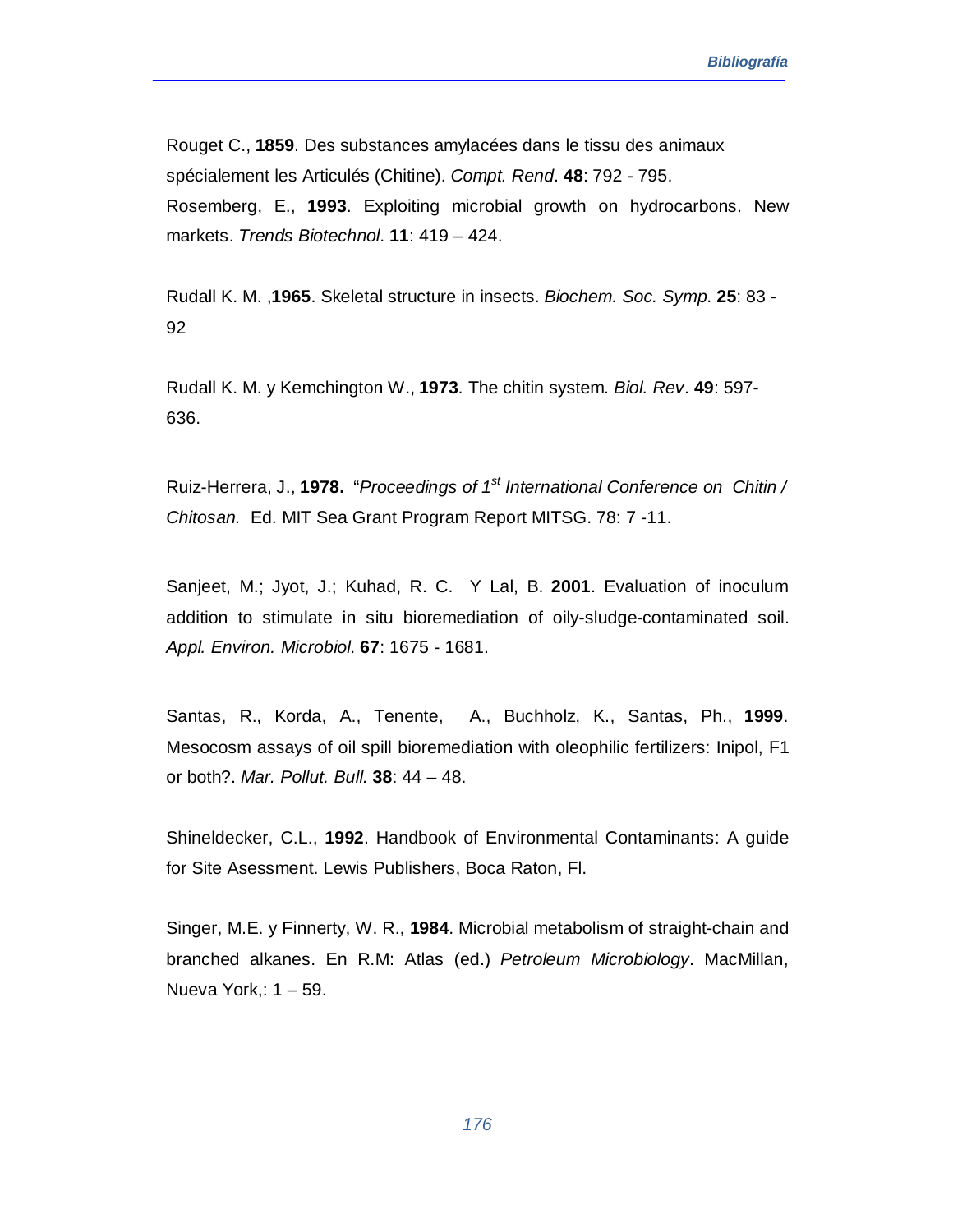Sofer, S. M., **1997**. Inmobilization and evaluation of bacterial cell in bioreactors. En: *Bioremediation Protocols*. Ed: D. Sheehan. Humana Press, new Jersey.

Song, H. G. y Bartha, R., **1990**. Effect of jet fuel spills on the microbial community of soil. *Appl. Environ. Microbiol.* **56**: 652 – 656.

Speight, J.G., **1991**. The chemistry and technology of petroleum. Marcel Dekker, New York, N.Y.

Sutherland, J.B., Rafi, F., Khan, A.A. y Cerniglia, C.E. **1995**. Mechanisms of polycyclic aromatic hydrocarbon degradation. En L.Y. Young y C.E. Cerniglia (eds.) *Microbial Transformation and Degradation of Toxic Organic Chemicals*. Wiley-Liss, Nueva York, 269 – 306.

Synowiecki J., Sikorski Z. E. y Naczk M., **1982**. *Biotechnol. Bioeng*. **23**: 231.

Synowiecki J.,. **1997**. Mycelia of *Mucor rouxii* as a source of chitin and Chitosan. *Food Chem.*, Vol 60, **4**: 605-610.

Tarret C., **1897**. *Bull. Soc. Chim*.**17**: 921.

Tracey M. V., **1957.** Chitin. *Rev. Pure Appl. Chem*. **7**, 1-14.

Trevors, J.T., van Elsas, J.D., Lee, H., Overbeek, L.S., **1992.** Use of alginate beads and other carriers for encapsulation of microbial cells for use in soil. *Microbial Releases* **1**, 61-69.

Trower, M., Buckland, R., Higgins, R. y Griffin, M.; **1985**. Isolation and characterization of a cyclohexane metabolizing *Xanthobacter* sp. *Appl. Environ. Microbiol.* **49**: 1282 – 1289.

UNEP, **1992**. Determination of pegroleum hydrocarbons in sediments.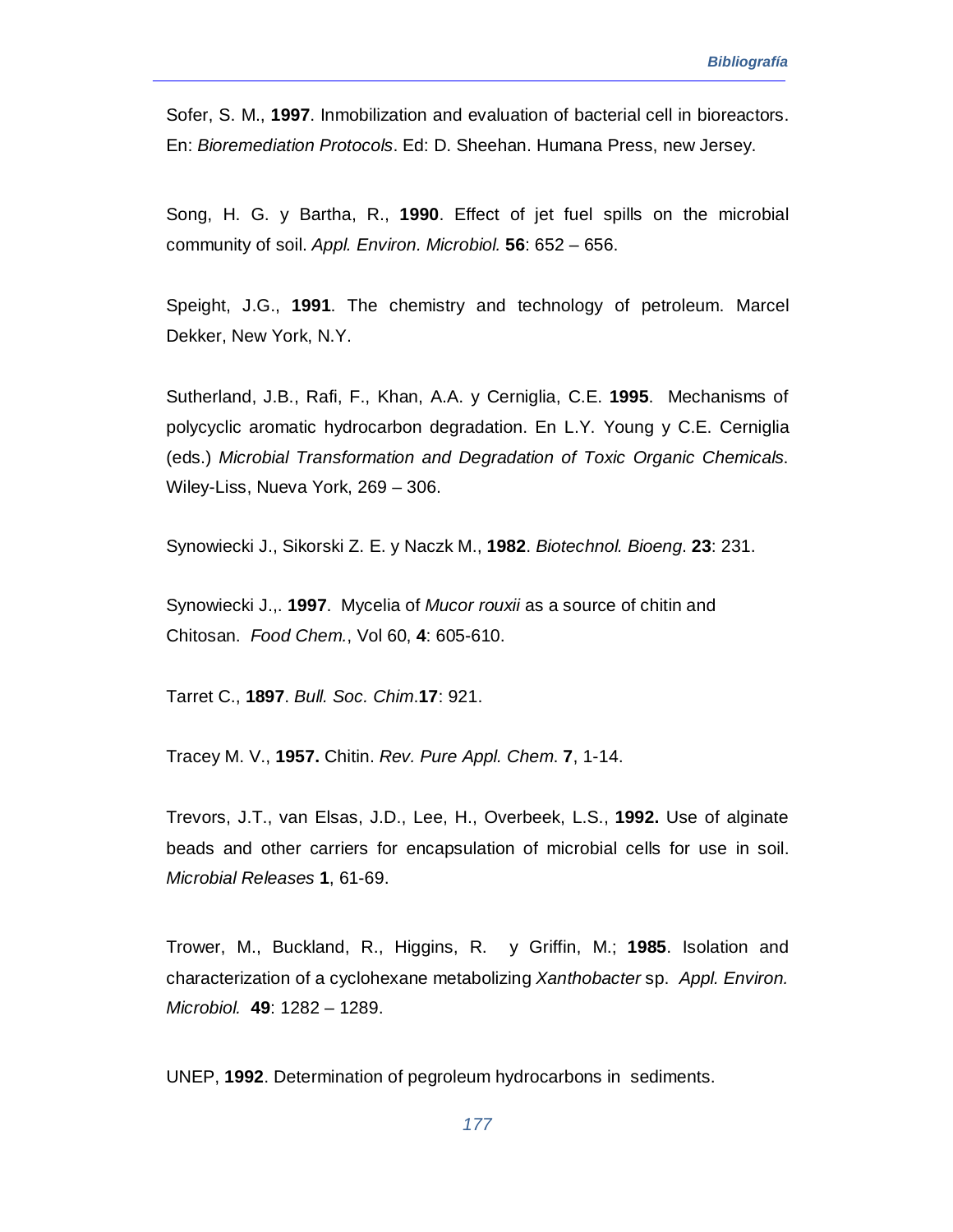*Reference Methods for Marine Pollution Studies, Nº 20.* 

Van Hamme, J. D.; Sing, A.; Ward, O.P., **2003**. Recent Advances in Petroleum Microbiology. *Microbiol. Mol. Biol. Rev.* **67**: 503 – 549.

van Iterson G., Meyer K. H. y Lotmar W., **1936**. The fine structure of vegetable chitin. *Rec. Trav. Chim*. **55**: 61-63, 130.

van Veen, J.A.; van Overbeek and van Elsas, J.D., **1997**. Fate and activity of microorganisms introduced into soil. *Microbiol. Mol. Biol. Rev*. Vol. **61**,No.2: 121  $-135.$ 

Vogel, T. M.,**1996.** Bioaugmentation as a soil bioremediation approach. *Curr. Opin. Biotechnol.* **7**: 311 – 316.

Wang, X., y Bartha, R., **1990**. *Soil Biol. Biochem*. **22**, 501 – 505.

Weissenfels, W.D.; Beyer, M. y Klein, J., **1990**. Degradation of phenanthrene, fluorene and fluoranthene by pure bacterial cultures. *Appl. Microbiol. Biotech.* **32**: 479 - 484

Whistler R. S. y BeMiller J. N., **1962**. Chitin. *J. Org. Chem*. **27**: 1161-1163.

Wojtask-Pajak A., Brzeski M. y Malesa-Ciecwierz M. **1994**. *"Chitin world"*, Ed. Wirschaftsverlag NW. 435 p.

Yakimov, M.M.; Golyshin, S., Moore, E.R.B.; Abraham, W.R.; Lunsdorf, H. y Timmis, K.N., **1998**. Alcanivorax borkumensis gen. Nov. Sp. Nov., a new, hydrocarbon-degradin and surfactant-producing marine bacterium. *Int. J. Syst. Bacteriol*., **48**: 339 – 348.